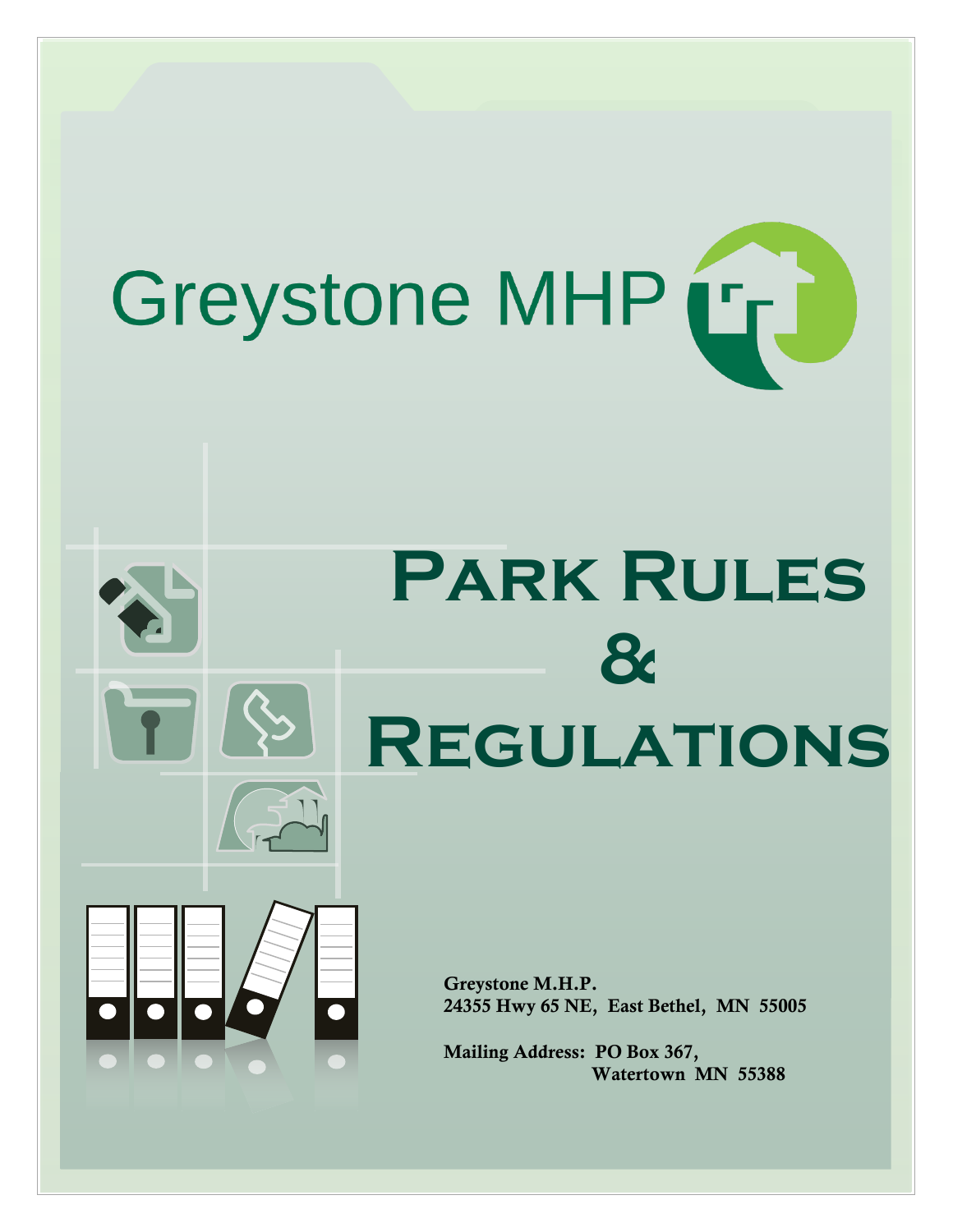# Park Management

**Park Owners:** Greystone MHP, LLP **E-Services Provider:** Griffith Properties LLP

 P.O. Box 367 **Website:** www.griffith-properties.com Watertown, MN 55388 **Email:** contact@griffith-properties.com

**Park Administration & Billing:** Sara Griffith (612) 618-0946 Monday – Friday, 8:00 am to 6:00 pm, call or text **Park Maintenance & Leasing:** Steve Richardson (763) 670-1946 Monday – Friday 7:00 am to 5:00 pm, call or text

**Emergency Numbers:** Steve (763) 670-1946, Sara (612) 618-0946 Emergencies are defined as situations which may cause immediate danger or harm to you, other people or property. General complaints or billing matters are not emergencies.

**On-Site Management:** Chad Bylund, Lot #62 (763) 528-3806 The On-Site Mgr is for backup purposes only. He should only be called if there is a maintenance emergency and you are unable to reach Steve.

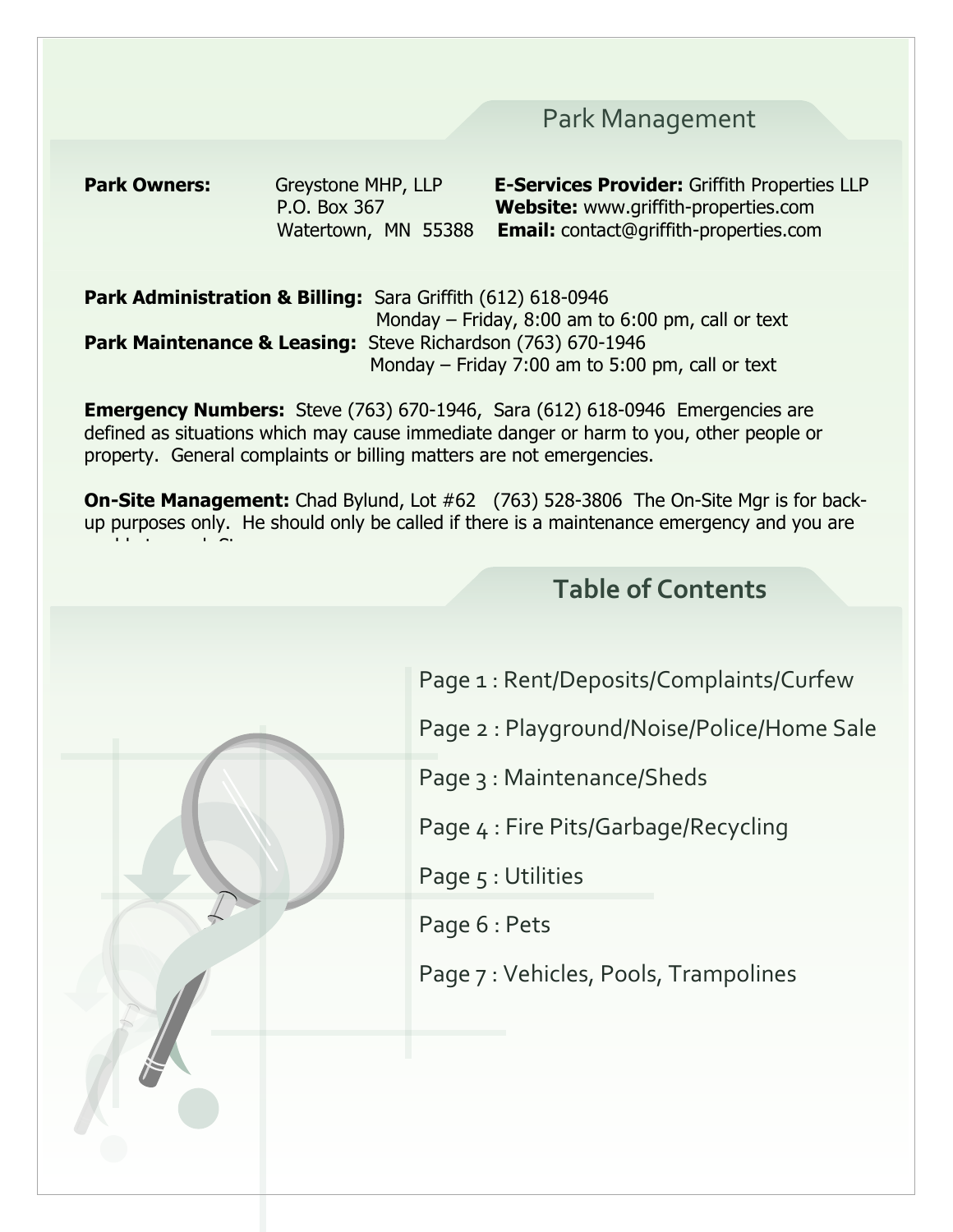# Rent Payment

Rent payments must be made online, or by check or money-order, cash is not accepted. Checks and Money orders must be mailed to: Greystone MHP, P.O. Box 367, Watertown, MN 55388 Online payments may be made at [www.griffith-properties.com.](http://www.griffith-properties.com/)

Rent payments are due on the first  $(1<sup>st</sup>)$  day of each month. A late fee of \$ 25.00 (\$50 for Rental Houses) will be assessed to any account not paid by the sixth  $(6<sup>th</sup>)$  day of the month. If a check is returned by a bank for non-payment, a  $$30.00$  fee will be assessed, in addition to the late fee if applicable.

#### Security Deposit

When a Resident moves from the Park, Resident must give the Park a forwarding address. The Park will, within three (3) weeks, either refund the Resident's security deposit, with interest; or write the Resident stating why some or all of the deposit is being withheld. The Park will keep security deposit money only if the Resident still owes the Park money, has moved out owing rent or if the Resident has damaged the park's property. The Park will not hold the Resident responsible for ordinary wear and tear.

# **Complaints**

Complaints must be made in writing, either mailed or emailed. To be effective, the complaint should state not only the problem, but the Lot number of the Resident causing the problem, dates and (if possible) times the problems occur. (Example: dog running loose from lot #00 on 1-1-01, 2-3pm)

Please include your name and Lot number on the complaint. We will not share this information with the Resident you are reporting, but we may need to speak with you about the complaint.

# Curfew/Children

Children under 10 years of age must be under adult supervision at all times. No person under the age of 16 years may be in any public area of the Park between the hours of 10:00 p.m. and 6:00 a.m., except if accompanied by a parent or guardian, or is in direct route home from and within 30 minutes of a religious or other voluntary association, or is carrying a certified card of employment and is on his/her way to or from this place of employment, or is on an emergency errand or other legitimate business directed by his/her parent or guardian.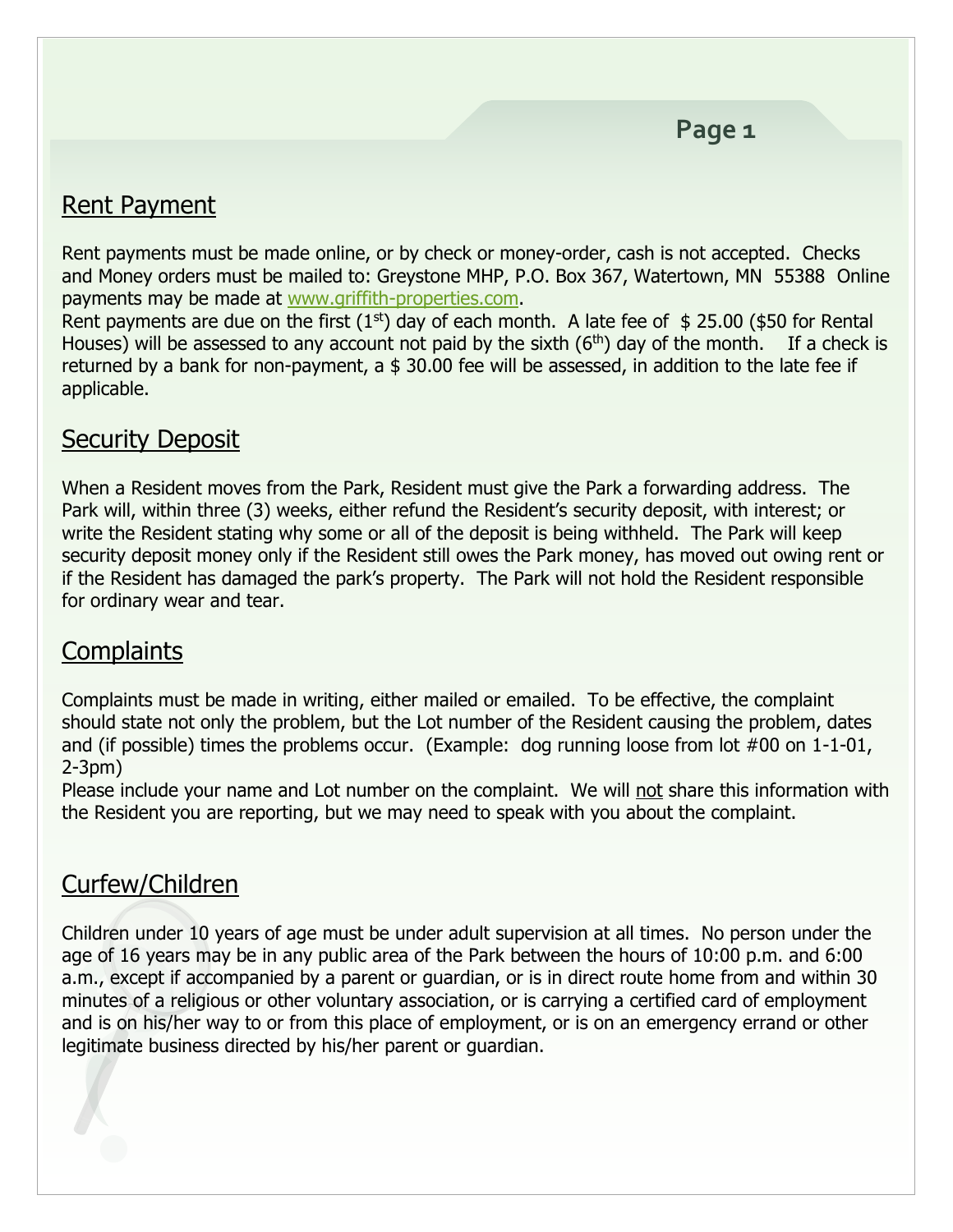**Page 2**

## Playground

- Children must be supervised by an adult while playing.
- Do not use equipment when wet.
- No bare feet wear proper footwear.
- No rough playing or yelling.
- No running, pushing or shoving.
- Only 1 person per swing at a time.
- No jumping off slides or platforms.
- No glass bottles or alcohol allowed in play area.
- No bicycles allowed in play area.
- No pets allowed in play area.
- Playground closes at dusk. No one permitted after dark.

#### **Noise**

There is to be no loud talking, radio, television or other noises after 10:00 p.m. and before 7:00 a.m. that can be heard over 5' away. From 7:00 am to 10:00 pm no sounds should be loud enough to hear over 50' away. Residents are responsible for the behavior of their guests. Any loud, disruptive or disturbing behavior is strictly prohibited. Residents are responsible to report to local law enforcement any law violations or disturbances.

## Police

Minnesota State Statute 327.26 Subdivision 2: Any municipality which enacts or has enacted laws or ordinances relating to the safety and protection of persons and property is empowered to enforce the laws or ordinances within any manufactured home park, notwithstanding the fact that the park may constitute private property.

## Selling Your Home

If you plan to sell your home, and for it to remain in the Park, you should contact Park Maintenance for a simple inspection. You will be notified of any repair items that may need to be completed before the sale. (For example, missing skirting, chipped or badly faded paint, etc.) Any repair items must be completed prior to the transfer of ownership.

Before you sell your home to another person, that person(s) must apply for Residency in the Park. Because renting is not allowed, you may sell your home on a "Contract for Title", but it must be a legitimate, legal document. We will require a copy of the Contract, Purchase Agreement and Title of the home in order to approve the sale. All rents and Utilities must be current at the time of the sale.

When planning to move, you must provide the Park with an "Intent to Vacate Notice" 60 days in advance. If you need help selling your home please contact the Park.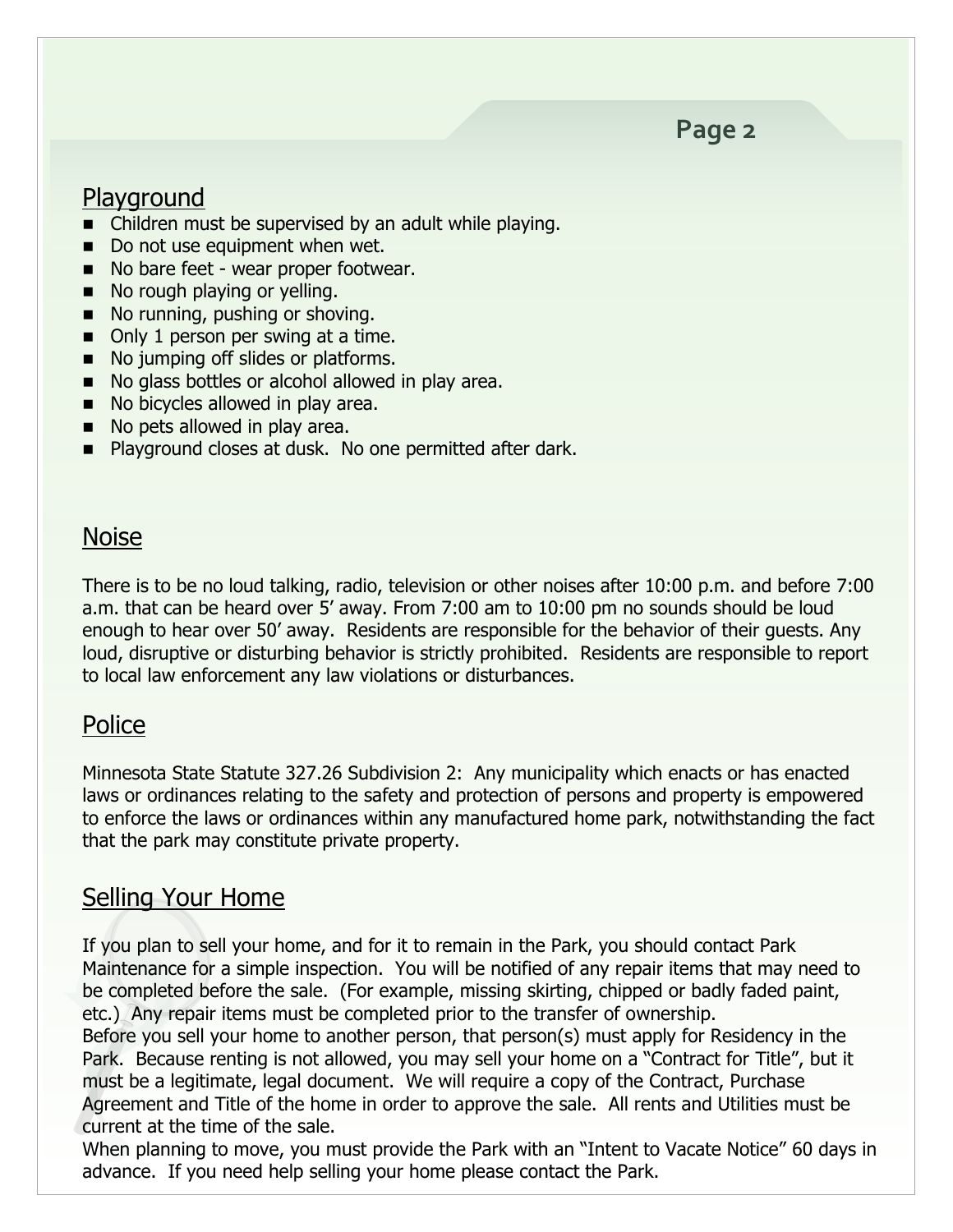## Home Maintenance

Homes that are not well maintained will not be allowed to remain in the Park. Homes must have aluminum or fiberglass skirting with two access doors, one on each side in the area of the sewer and water connections. Homes moved into the Park must be skirted within 45 days of installation and must be properly anchored. Homes must not have loose siding, skirting, trim; loose or decayed roofing; broken windows; show signs of rot or decay; have chipped, flaking or badly fading paint. Additions (such as entryways) must adequately match the mobile home with regard to siding, roofing, skirting and paint. Entryways and/or decks may not cover the driveway or block the use of it. Any additions or decks must be approved by the Park before being constructed. All homes must comply with state and local building, electrical and plumbing codes. Any alteration to the home must be approved by the Park – including painting. Rodent infestation of the Park can best be prevented by placing pesticides under your home periodically, especially in the fall. Home maintenance violations are subject to a fine if not corrected by the due date.

## Lot Maintenance

Each Lot shall remain under the direct control of the Park. Park Staff is NOT required to obtain permission to enter upon any Lot. Resident must keep Lot in a clean and orderly fashion. No changes or alterations of a Lot may be made without permission from the Park. Garbage and miscellaneous debris must not be left on the Lot. Garbage and recycling containers should be stored on the Lot, out of view from the street, except on collection day when the containers must be curbside. Only orderly wood piles (maximum 3'W x 6'L x 6'H), standard patio furniture, planters and approved lawn ornaments are allowed to be stored outside the home or storage shed. Maintenance violations are subject to a fine if not corrected by the due date.

# Lawn Care

Resident must keep lawn mowed, raked and weed-free. Gardens and foundation plantings must be kept weed free. Grass must not be allowed to grow taller than four (4) inches in height. Do not blow leaves or lawn clippings into the street. Bag up yard waste and request Park Maintenance to pick it up. Animal waste must be removed within eight (8) hours. Fences are not allowed. Clothes-lines are not allowed. Tenant is not authorized to trim trees. Lawn care violations are subject to a fine if not corrected by the due date.

# Storage Sheds

Maximum size shed allowed is 12'L x 12'w x 8'h. Location of the storage shed must be approved by the Park prior to installation. Each Lot is allowed one storage shed.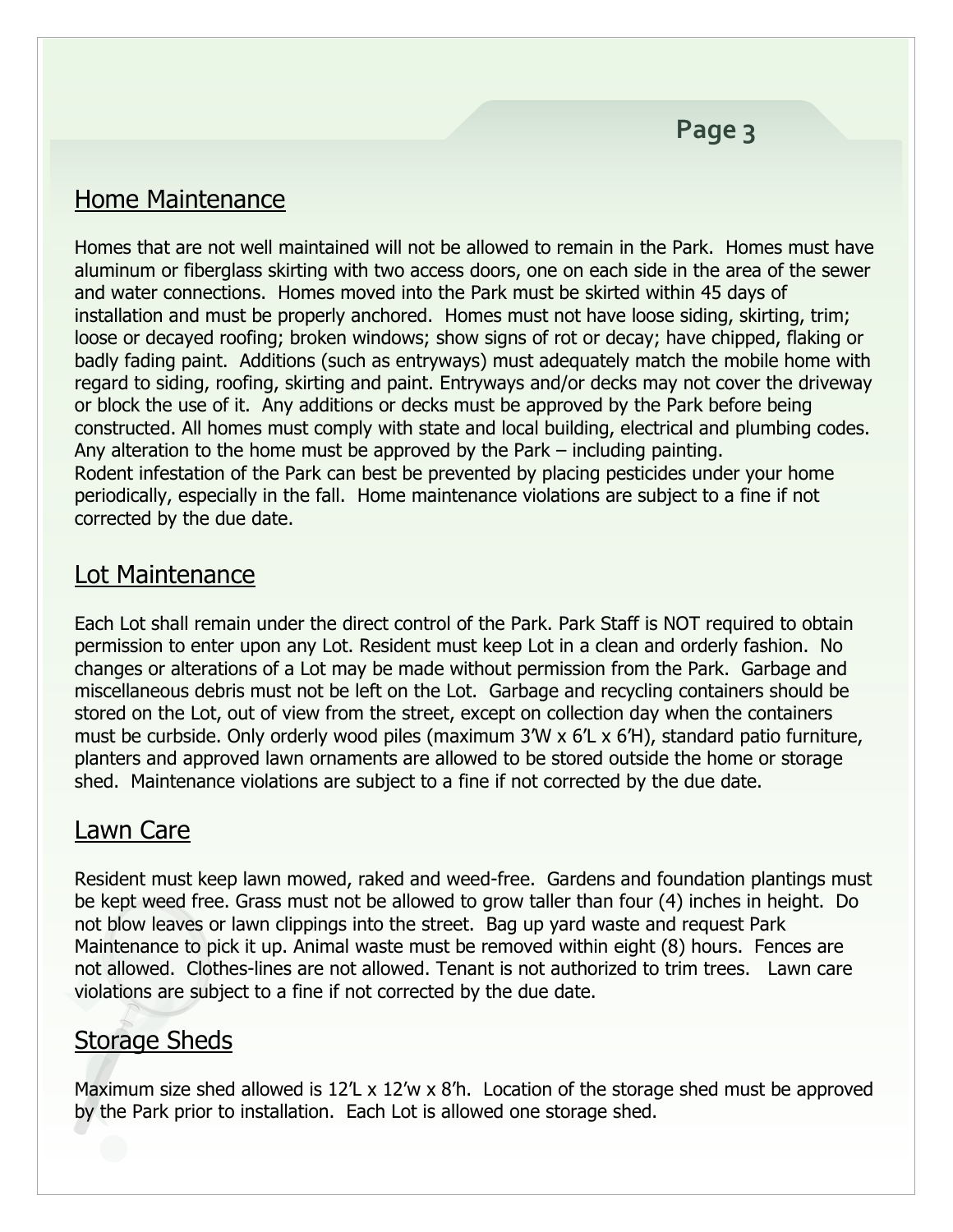# Utility Repairs

The Park WILL NOT be responsible for damage to decks, patios, gardens/plants or storage sheds in the event that a water or sewer line is under or near the afore mentioned and must be dug up and repaired.

# Fire Pits / Recreational Burning

Burning is allowed if it meets the following requirements:

Must be self-contained, i.e. a commercially manufactured fire ring, bowl or chiminea – NO DIGGING HOLES, must not exceed 36" in diameter, flame height must not exceed 30" from the bottom of the fire bowl or ring.

NO BURNING OF TRASH OR TREATED LUMBER, NO BURNING DURING HIGH WINDS, ADULT RESIDENT OF THE LOT MUST SUPERVISE THE FIRE AT ALL TIMES AND MAKE SURE IT IS PROPERLY EXTINGIUSHED.

Please be considerate of your neighboring houses and don't let smoke blow towards their windows or doors. Lots that do not follow these rules will not be allowed to have fires.

# Garbage Service

The Park provides each lot with one 90 gallon garbage container. Garbage is picked up weekly. Garbage containers must be curbside on pick-up day (Tuesday). Containers must be stored near the home, out of site from the street on all other days of the week. Residents are responsible for any damage to the container. Hazardous or flammable material must be disposed according to State Law. An additional container may be ordered from the Park by a Resident for a fee. Please contact the Park.

# Recycling

Recycling Bins may be requested from Park Maintenance. Strictly follow the rules regarding acceptable items in the recycling.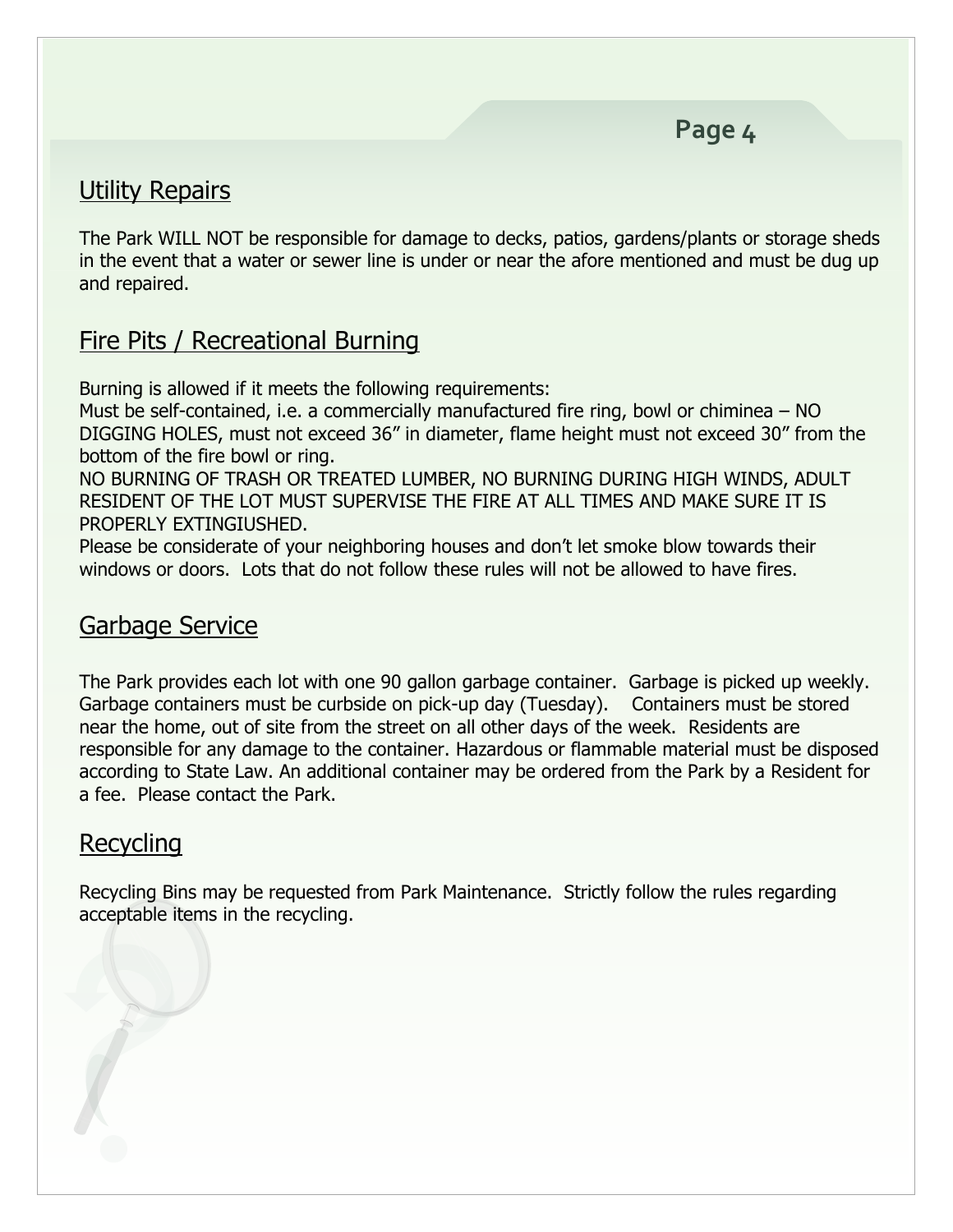#### Water - Sewer

- Billing: Residents are billed by the Park for water/sewer usage based upon meter readings. The price per 1000 gallons is equal to the amount the City of East Bethel Charges.
- Park Staff will read meters each month via a remote reading device.
- Residents are responsible for all water consumption upon each Lot, including water lost by leaks.
- General Information: Resident is responsible for any sewer clogging in the line from their home to the main. DO NOT FLUSH ANYTHING OTHER THAN TOILET PAPER! Baby wipes, Kleenex and feminine products will clog the sewer – guaranteed. Pet litter is not flushable, even if the box says it is. Water meters cannot measure more water than the amount that actually passes through them. If a water meter malfunctions, it can only measure less water than is actually used.
- Winterizing: Residents are responsible for any damage (not just freezing) to water meters, stingers and risers. Residents must properly winterize their home to prevent freezing of sewer and water lines. Each riser (the water pipe coming out of the ground) is equipped with a stinger. A stinger is a heating element that the resident must plug into an electrical cord. The stinger will keep the water in the riser from freezing. The stinger must be checked regularly to make sure it is functioning properly. To test your stinger, remove it from the riser and plug it in. It should be warm within seconds. If your stinger is not working, contact the Park for a new one. The Park will give you a new stinger if yours is worn out. The water lines and meter must be protected with heat tape. You should prevent drafts under your home by properly insulating. Even with a heat tape on the lines, drafts can cause them to freeze.

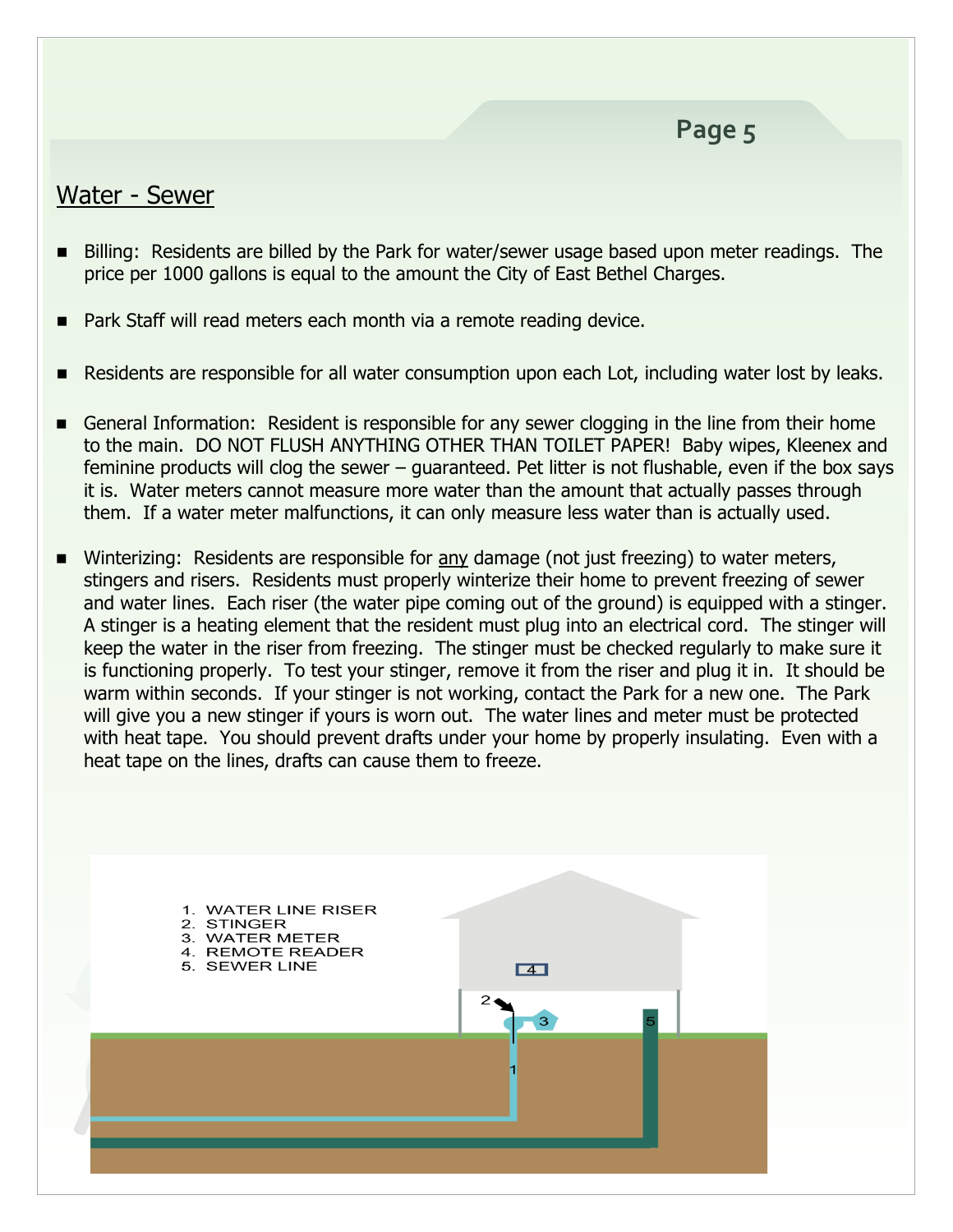#### **Pets**

- Park retains the right to limit the number of pets a Resident may have, and to restrict a resident from having any pets.
- No Resident may have more than 2 dogs, or 3 cats at ANY time.
- No Aggressive Breed Dogs are allowed in the Park. Any Resident caught with an aggressive breed dog in the Park will no longer be allowed to have any pets.
- Any dog, regardless of breed, who displays any form of aggressive behavior, at the sole discretion of Park Staff, must be immediately removed from the Park.
- All dogs must be registered with the Park and pay a monthly pet fee of \$4 per dog.
- All dogs must comply with City, County, and State ordinances.
- Pet-sitting non Resident pets is not allowed.
- No Dog or Cat may be outside of the home without a leash.
- Pet waste must be picked up daily from your Lot, and immediately picked up from any other area.
- Pets with fleas or who are otherwise in bad health will not be allowed to remain in the Park.
- Pets are not allowed in any recreational areas.
- Any pet that repeatedly runs loose in the Park will be evicted.
- State Law does not allow pets in the storm shelter.